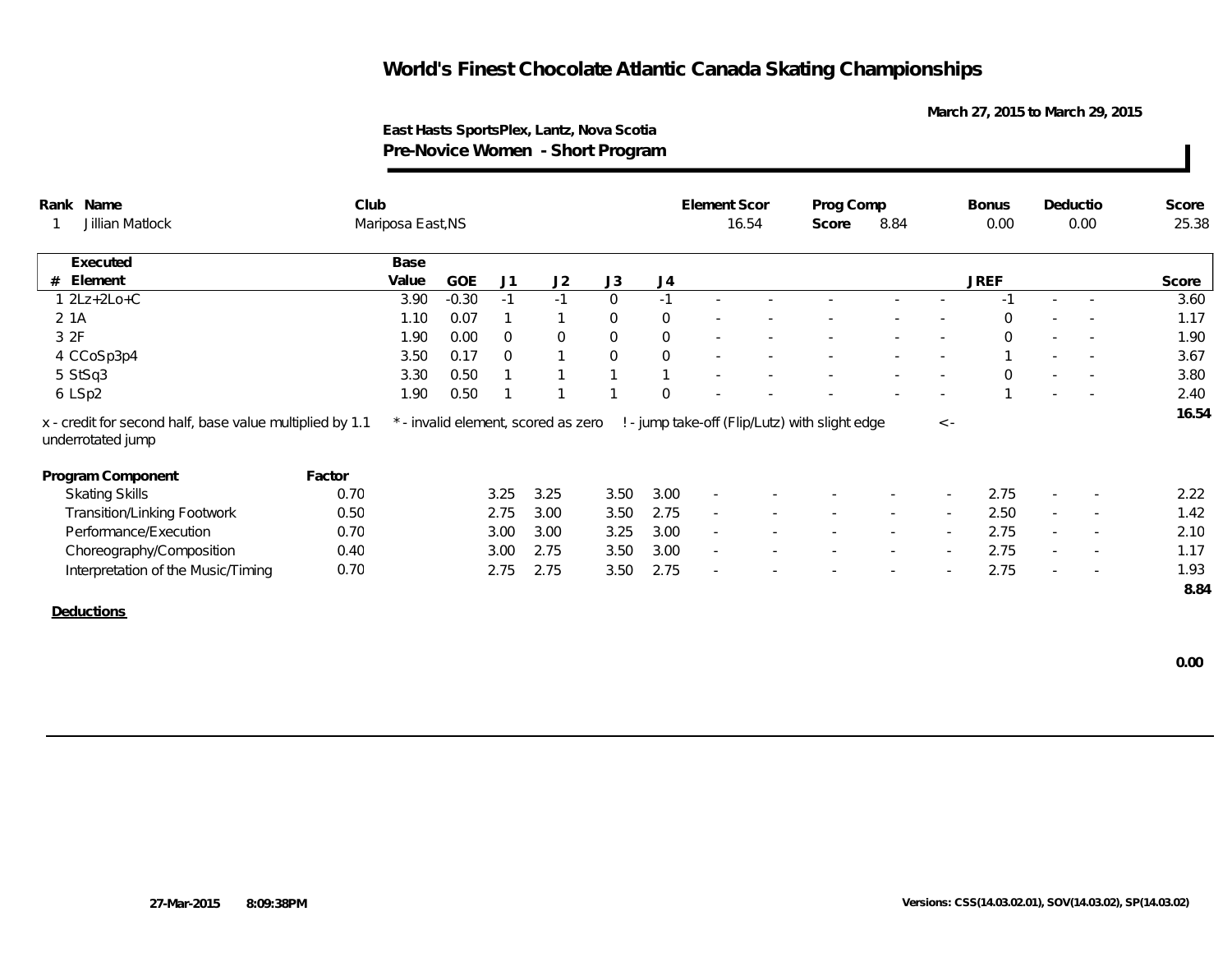**March 27, 2015 to March 29, 2015**

### **East Hasts SportsPlex, Lantz, Nova Scotia Pre-Novice Women - Short Program**

| Rank<br>Name                                                                  | Club   |                      |         |                |                                     |                |              | Element Scor             |        | Prog Comp                                      |      |                          | <b>Bonus</b> |                          | Deductio                 | Score |
|-------------------------------------------------------------------------------|--------|----------------------|---------|----------------|-------------------------------------|----------------|--------------|--------------------------|--------|------------------------------------------------|------|--------------------------|--------------|--------------------------|--------------------------|-------|
| Nicole Casey<br>$\overline{2}$                                                |        | Sparkling Blades, NL |         |                |                                     |                |              |                          | 15.93  | Score                                          | 9.25 |                          | 0.00         |                          | 0.00                     | 25.18 |
| Executed                                                                      |        | Base                 |         |                |                                     |                |              |                          |        |                                                |      |                          |              |                          |                          |       |
| Element<br>#                                                                  |        | Value                | GOE     | J1             | J2                                  | J3             | J4           |                          |        |                                                |      |                          | <b>JREF</b>  |                          |                          | Score |
| $1 2Lz+2Lo+C$                                                                 |        | 3.90                 | $-0.30$ | $-2$           | $-1$                                | $\overline{0}$ | $-1$         |                          |        |                                                |      |                          | $-1$         | $\overline{\phantom{a}}$ |                          | 3.60  |
| 2 2F                                                                          |        | 1.90                 | 0.10    |                | $\Omega$                            | $\overline{0}$ |              | $\sim$                   | $\sim$ |                                                |      |                          | $\Omega$     |                          |                          | 2.00  |
| 3 1A                                                                          |        | 1.10                 | 0.20    |                | $\overline{2}$                      |                | $\mathbf{0}$ |                          |        |                                                |      |                          |              |                          |                          | 1.30  |
| 4 StSq3                                                                       |        | 3.30                 | 0.33    | $\mathbf{1}$   | $\Omega$                            | $\mathbf{1}$   | $\mathbf{0}$ |                          |        |                                                |      |                          |              |                          |                          | 3.63  |
| 5 CCoSp3p4                                                                    |        | 3.50                 | 0.00    | $\Omega$       | $\overline{0}$                      | $\overline{0}$ | $\mathbf{0}$ |                          |        |                                                |      | $\overline{\phantom{a}}$ | $\Omega$     |                          | $\overline{\phantom{a}}$ | 3.50  |
| 6 LSp2                                                                        |        | 1.90                 | 0.00    | $\overline{0}$ | $-1$                                | $\overline{0}$ | $\Omega$     |                          |        |                                                |      | $\sim$                   | $\Omega$     | $\overline{\phantom{a}}$ | $\overline{\phantom{a}}$ | 1.90  |
| x - credit for second half, base value multiplied by 1.1<br>underrotated jump |        |                      |         |                | * - invalid element, scored as zero |                |              |                          |        | ! - jump take-off (Flip/Lutz) with slight edge |      | $\,<\,$ -                |              |                          |                          |       |
| Program Component                                                             | Factor |                      |         |                |                                     |                |              |                          |        |                                                |      |                          |              |                          |                          |       |
| <b>Skating Skills</b>                                                         | 0.70   |                      |         | 3.50           | 3.25                                | 3.25           | 3.00         | $\overline{\phantom{a}}$ |        |                                                |      |                          | 3.00         | $\sim$                   | $\sim$                   | 2.22  |
| Transition/Linking Footwork                                                   | 0.50   |                      |         | 3.25           | 2.75                                | 3.50           | 3.00         | $\sim$                   |        |                                                |      |                          | 3.00         | $\sim$                   | $\sim$                   | 1.54  |
| Performance/Execution                                                         | 0.70   |                      |         | 3.25           | 3.00                                | 3.50           | 3.00         | $\sim$                   |        |                                                |      |                          | 3.25         | $\sim$                   | $\overline{\phantom{a}}$ | 2.22  |
| Choreography/Composition                                                      | 0.40   |                      |         | 3.25           | 2.75                                | 3.50           | 3.00         | $\sim$                   |        |                                                |      |                          | 3.00         | $\sim$                   | $\overline{\phantom{a}}$ | 1.23  |
| Interpretation of the Music/Timing                                            | 0.70   |                      |         | 2.75           | 2.75                                | 3.50           | 2.75         | $\overline{\phantom{a}}$ |        |                                                |      |                          | 3.25         | $\overline{\phantom{a}}$ |                          | 2.04  |
|                                                                               |        |                      |         |                |                                     |                |              |                          |        |                                                |      |                          |              |                          |                          | 9.25  |
| Deductions                                                                    |        |                      |         |                |                                     |                |              |                          |        |                                                |      |                          |              |                          |                          |       |
|                                                                               |        |                      |         |                |                                     |                |              |                          |        |                                                |      |                          |              |                          |                          |       |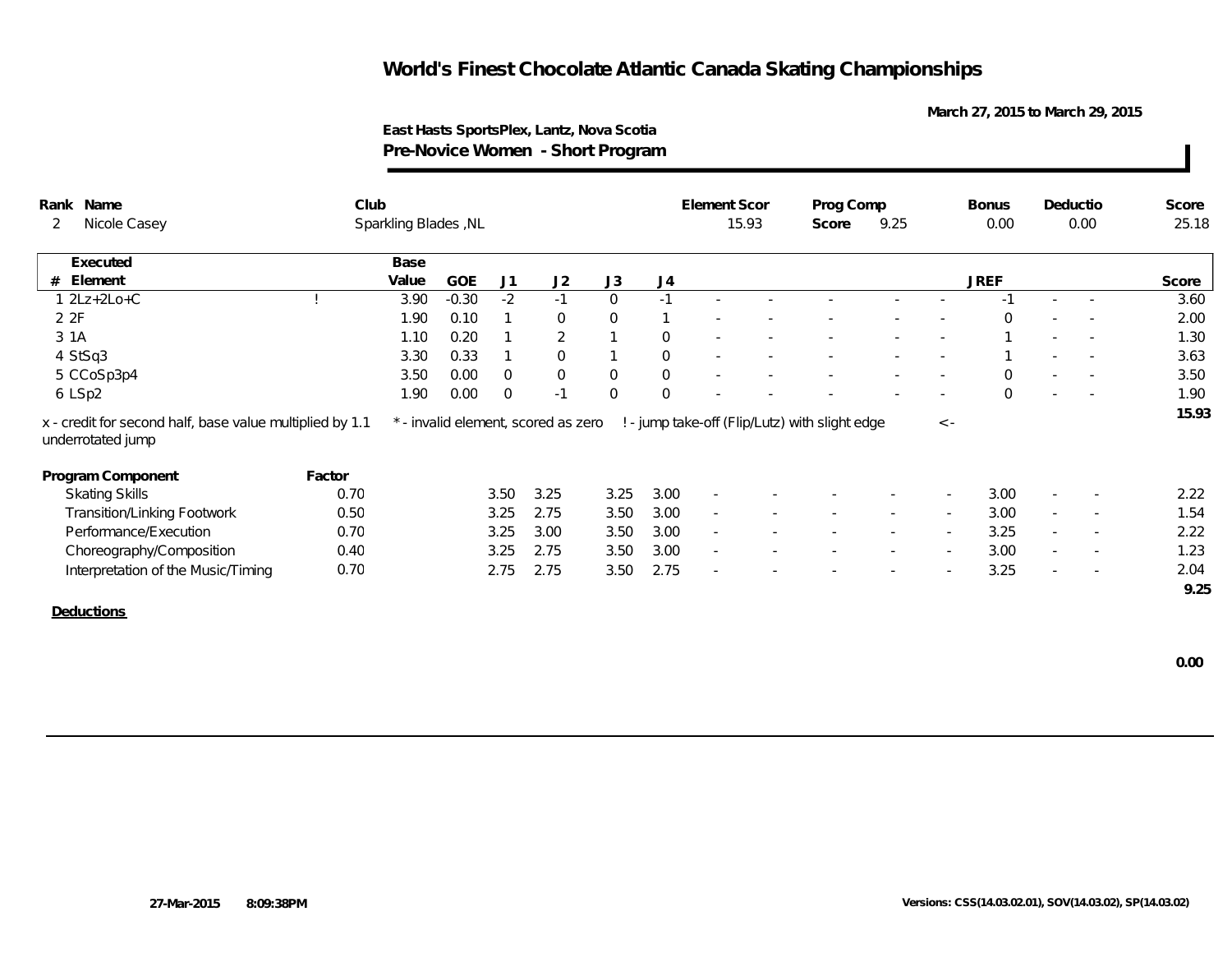**March 27, 2015 to March 29, 2015**

### **East Hasts SportsPlex, Lantz, Nova Scotia Pre-Novice Women - Short Program**

| 16.40<br>8.64<br>0.00<br>0.00<br>25.04<br>Score<br>J3<br><b>JREF</b><br>J1<br>J2<br>J <sub>4</sub><br>Score<br>2<br>1.30<br>$\mathbf{1}$<br>1.80<br>$-1$<br>$-1$<br>$-1$<br>$-1$<br>$\overline{1}$<br>2.90<br>$\overline{0}$<br>$\mathbf{0}$<br>$\overline{0}$<br>$\Omega$<br>2.60<br>$\Omega$<br>$\overline{\phantom{a}}$<br>$\overline{\phantom{a}}$<br>$\overline{0}$<br>$\mathbf 0$<br>3.80<br>$\mathbf{1}$<br>$\Omega$<br>$\mathbf{1}$<br>$\overline{\phantom{a}}$<br>$\overline{1}$<br>$\Omega$<br>$\mathbf{1}$ | Canso Flying Figu, NS<br>Deonna King<br>3<br>Base<br>Executed<br><b>GOE</b><br># Element<br>Value<br>0.20<br>1 1 A<br>1.10<br>22Lz<br>$-0.30$<br>2.10<br>3 LSp3<br>0.50<br>2.40<br>0.00<br>4 StSq2<br>2.60<br>$5 2F+2Lo+C$<br>3.70<br>0.10<br>0.50<br>3.50<br>6 CCoSp3p4<br>16.40<br>! - jump take-off (Flip/Lutz) with slight edge<br>x - credit for second half, base value multiplied by 1.1<br>* - invalid element, scored as zero<br>$\langle$ -<br>underrotated jump<br>Program Component<br>Factor<br>2.75<br>0.70<br>3.00<br>3.00<br>3.25<br>3.00<br><b>Skating Skills</b><br>$\overline{\phantom{a}}$<br>2.75<br>2.50<br><b>Transition/Linking Footwork</b><br>0.50<br>2.75<br>2.75<br>3.50<br>$\sim$<br>$\sim$<br>2.75<br>Performance/Execution<br>0.70<br>3.25<br>2.75<br>3.00<br>3.50<br>$\sim$<br>$\sim$<br>$\overline{\phantom{a}}$ |                          |      | Club |  |  | Element Scor | Prog Comp |  | <b>Bonus</b> | Deductio | Score |
|-----------------------------------------------------------------------------------------------------------------------------------------------------------------------------------------------------------------------------------------------------------------------------------------------------------------------------------------------------------------------------------------------------------------------------------------------------------------------------------------------------------------------|---------------------------------------------------------------------------------------------------------------------------------------------------------------------------------------------------------------------------------------------------------------------------------------------------------------------------------------------------------------------------------------------------------------------------------------------------------------------------------------------------------------------------------------------------------------------------------------------------------------------------------------------------------------------------------------------------------------------------------------------------------------------------------------------------------------------------------------------------|--------------------------|------|------|--|--|--------------|-----------|--|--------------|----------|-------|
|                                                                                                                                                                                                                                                                                                                                                                                                                                                                                                                       |                                                                                                                                                                                                                                                                                                                                                                                                                                                                                                                                                                                                                                                                                                                                                                                                                                                   |                          |      |      |  |  |              |           |  |              |          |       |
|                                                                                                                                                                                                                                                                                                                                                                                                                                                                                                                       |                                                                                                                                                                                                                                                                                                                                                                                                                                                                                                                                                                                                                                                                                                                                                                                                                                                   |                          |      |      |  |  |              |           |  |              |          |       |
|                                                                                                                                                                                                                                                                                                                                                                                                                                                                                                                       |                                                                                                                                                                                                                                                                                                                                                                                                                                                                                                                                                                                                                                                                                                                                                                                                                                                   |                          |      |      |  |  |              |           |  |              |          |       |
|                                                                                                                                                                                                                                                                                                                                                                                                                                                                                                                       |                                                                                                                                                                                                                                                                                                                                                                                                                                                                                                                                                                                                                                                                                                                                                                                                                                                   |                          |      |      |  |  |              |           |  |              |          |       |
|                                                                                                                                                                                                                                                                                                                                                                                                                                                                                                                       |                                                                                                                                                                                                                                                                                                                                                                                                                                                                                                                                                                                                                                                                                                                                                                                                                                                   |                          |      |      |  |  |              |           |  |              |          |       |
|                                                                                                                                                                                                                                                                                                                                                                                                                                                                                                                       |                                                                                                                                                                                                                                                                                                                                                                                                                                                                                                                                                                                                                                                                                                                                                                                                                                                   |                          |      |      |  |  |              |           |  |              |          |       |
|                                                                                                                                                                                                                                                                                                                                                                                                                                                                                                                       |                                                                                                                                                                                                                                                                                                                                                                                                                                                                                                                                                                                                                                                                                                                                                                                                                                                   |                          |      |      |  |  |              |           |  |              |          |       |
|                                                                                                                                                                                                                                                                                                                                                                                                                                                                                                                       |                                                                                                                                                                                                                                                                                                                                                                                                                                                                                                                                                                                                                                                                                                                                                                                                                                                   |                          |      |      |  |  |              |           |  |              |          |       |
|                                                                                                                                                                                                                                                                                                                                                                                                                                                                                                                       |                                                                                                                                                                                                                                                                                                                                                                                                                                                                                                                                                                                                                                                                                                                                                                                                                                                   |                          |      |      |  |  |              |           |  |              |          | 4.00  |
|                                                                                                                                                                                                                                                                                                                                                                                                                                                                                                                       |                                                                                                                                                                                                                                                                                                                                                                                                                                                                                                                                                                                                                                                                                                                                                                                                                                                   |                          |      |      |  |  |              |           |  |              |          |       |
|                                                                                                                                                                                                                                                                                                                                                                                                                                                                                                                       |                                                                                                                                                                                                                                                                                                                                                                                                                                                                                                                                                                                                                                                                                                                                                                                                                                                   |                          |      |      |  |  |              |           |  |              |          |       |
|                                                                                                                                                                                                                                                                                                                                                                                                                                                                                                                       |                                                                                                                                                                                                                                                                                                                                                                                                                                                                                                                                                                                                                                                                                                                                                                                                                                                   |                          |      |      |  |  |              |           |  |              |          |       |
| 2.10                                                                                                                                                                                                                                                                                                                                                                                                                                                                                                                  |                                                                                                                                                                                                                                                                                                                                                                                                                                                                                                                                                                                                                                                                                                                                                                                                                                                   |                          |      |      |  |  |              |           |  |              |          |       |
| 1.38                                                                                                                                                                                                                                                                                                                                                                                                                                                                                                                  |                                                                                                                                                                                                                                                                                                                                                                                                                                                                                                                                                                                                                                                                                                                                                                                                                                                   |                          |      |      |  |  |              |           |  |              |          |       |
| 2.10                                                                                                                                                                                                                                                                                                                                                                                                                                                                                                                  |                                                                                                                                                                                                                                                                                                                                                                                                                                                                                                                                                                                                                                                                                                                                                                                                                                                   |                          |      |      |  |  |              |           |  |              |          |       |
| 2.75<br>2.50<br>3.00<br>3.50<br>1.13<br>2.75<br>$\overline{\phantom{a}}$<br>$\sim$<br>$\sim$<br>$\overline{\phantom{a}}$                                                                                                                                                                                                                                                                                                                                                                                              | 2.50<br>0.70<br>3.25<br>3.25<br>2.50<br>Interpretation of the Music/Timing<br>2.50<br>$\overline{\phantom{a}}$<br>$\overline{\phantom{a}}$                                                                                                                                                                                                                                                                                                                                                                                                                                                                                                                                                                                                                                                                                                        | Choreography/Composition | 0.40 |      |  |  |              |           |  |              |          |       |
| 1.93                                                                                                                                                                                                                                                                                                                                                                                                                                                                                                                  | 8.64                                                                                                                                                                                                                                                                                                                                                                                                                                                                                                                                                                                                                                                                                                                                                                                                                                              |                          |      |      |  |  |              |           |  |              |          |       |
|                                                                                                                                                                                                                                                                                                                                                                                                                                                                                                                       |                                                                                                                                                                                                                                                                                                                                                                                                                                                                                                                                                                                                                                                                                                                                                                                                                                                   |                          |      |      |  |  |              |           |  |              |          |       |
|                                                                                                                                                                                                                                                                                                                                                                                                                                                                                                                       |                                                                                                                                                                                                                                                                                                                                                                                                                                                                                                                                                                                                                                                                                                                                                                                                                                                   |                          |      |      |  |  |              |           |  |              |          |       |
|                                                                                                                                                                                                                                                                                                                                                                                                                                                                                                                       |                                                                                                                                                                                                                                                                                                                                                                                                                                                                                                                                                                                                                                                                                                                                                                                                                                                   |                          |      |      |  |  |              |           |  |              |          |       |
|                                                                                                                                                                                                                                                                                                                                                                                                                                                                                                                       |                                                                                                                                                                                                                                                                                                                                                                                                                                                                                                                                                                                                                                                                                                                                                                                                                                                   |                          |      |      |  |  |              |           |  |              |          |       |
|                                                                                                                                                                                                                                                                                                                                                                                                                                                                                                                       |                                                                                                                                                                                                                                                                                                                                                                                                                                                                                                                                                                                                                                                                                                                                                                                                                                                   |                          |      |      |  |  |              |           |  |              |          |       |
|                                                                                                                                                                                                                                                                                                                                                                                                                                                                                                                       |                                                                                                                                                                                                                                                                                                                                                                                                                                                                                                                                                                                                                                                                                                                                                                                                                                                   |                          |      |      |  |  |              |           |  |              |          |       |
|                                                                                                                                                                                                                                                                                                                                                                                                                                                                                                                       |                                                                                                                                                                                                                                                                                                                                                                                                                                                                                                                                                                                                                                                                                                                                                                                                                                                   |                          |      |      |  |  |              |           |  |              |          |       |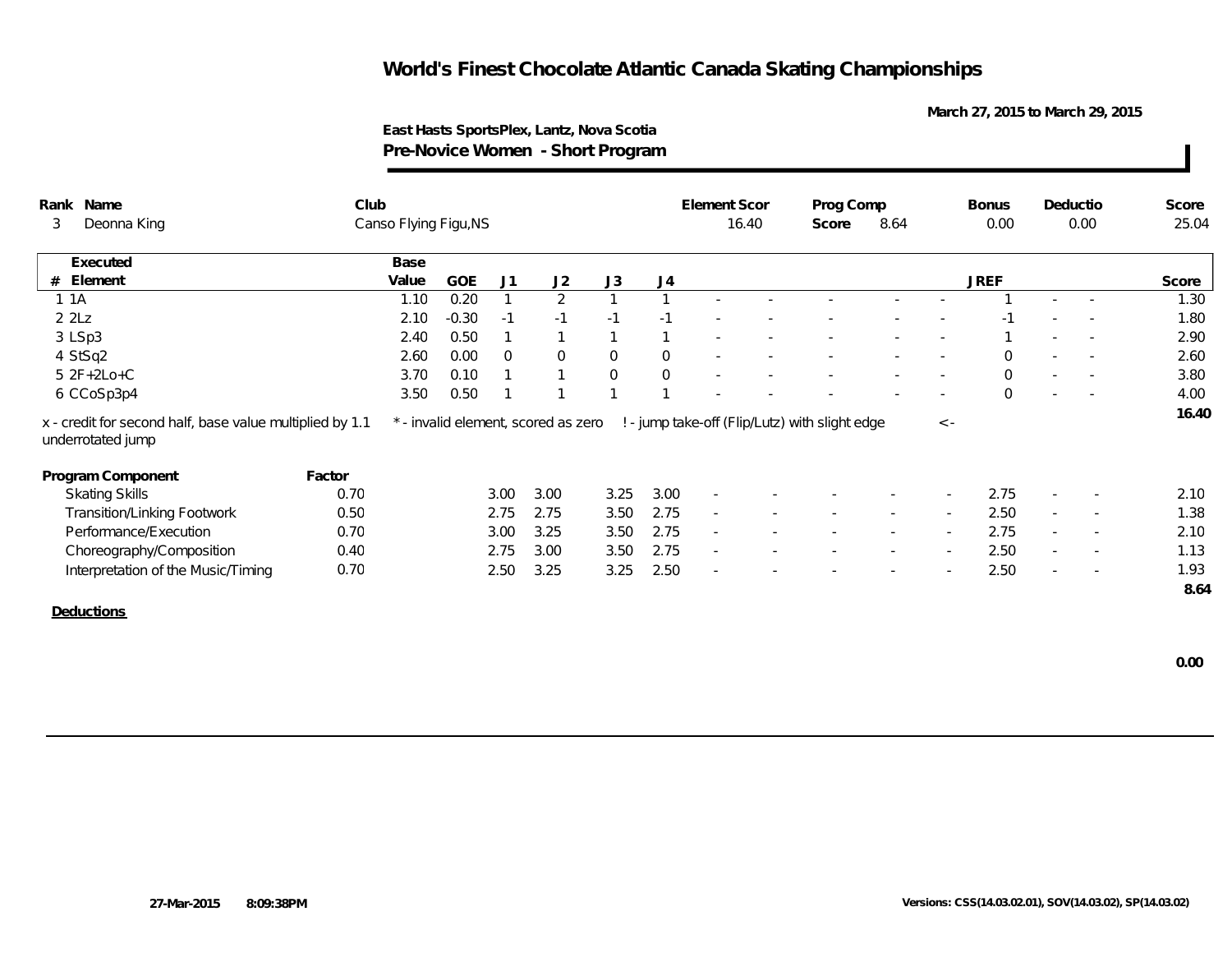**March 27, 2015 to March 29, 2015**

### **East Hasts SportsPlex, Lantz, Nova Scotia Pre-Novice Women - Short Program**

| Rank Name                                                                     | Club   |                       |            |                |                                     |                |                | Element Scor             |       | Prog Comp                                      |        |             | <b>Bonus</b> |                          | Deductio                 | Score |
|-------------------------------------------------------------------------------|--------|-----------------------|------------|----------------|-------------------------------------|----------------|----------------|--------------------------|-------|------------------------------------------------|--------|-------------|--------------|--------------------------|--------------------------|-------|
| Caylie Blake<br>4                                                             |        | Silver Blades (NL, NL |            |                |                                     |                |                |                          | 14.17 | Score                                          | 7.68   |             | 0.00         |                          | 0.00                     | 21.85 |
| Executed                                                                      |        | Base                  |            |                |                                     |                |                |                          |       |                                                |        |             |              |                          |                          |       |
| Element<br>#                                                                  |        | Value                 | <b>GOE</b> | J1             | J2                                  | J3             | J <sub>4</sub> |                          |       |                                                |        |             | <b>JREF</b>  |                          |                          | Score |
| 1 1 A                                                                         |        | 1.10                  | 0.00       | $\overline{0}$ | $\overline{0}$                      | $\overline{0}$ | $\overline{0}$ |                          |       |                                                |        |             | $\Omega$     | $\sim$                   |                          | 1.10  |
| $2 2Lz+2Lo+C$                                                                 |        | 3.90                  | $-0.10$    | $-1$           | $-1$                                | $\mathbf{0}$   | $\overline{0}$ | $\sim$                   |       |                                                |        | ×.          | $\Omega$     |                          | $\sim$                   | 3.80  |
| 3 LSp2                                                                        |        | 1.90                  | $-0.20$    | $-1$           | $-2$                                | $\mathbf 0$    | $-1$           | $\sim$                   |       |                                                |        |             | $\Omega$     |                          | $\overline{\phantom{a}}$ | 1.70  |
| 4 2F                                                                          |        | 1.90                  | 0.00       | $-1$           | $\overline{0}$                      |                | $\mathbf 0$    |                          |       |                                                |        | $\sim$      | $\Omega$     | $\sim$                   | $\sim$                   | 1.90  |
| 5 StSq2                                                                       |        | 2.60                  | $-0.33$    | $-1$           | $-1$                                |                | $\mathbf 0$    | $\sim$                   |       |                                                |        |             | $-1$         | $\overline{\phantom{a}}$ |                          | 2.27  |
| 6 CCoSp3p4                                                                    |        | 3.50                  | $-0.10$    | $\overline{0}$ | $-1$                                | $\overline{0}$ | $\overline{0}$ |                          |       |                                                |        |             | $-1$         | $\sim$                   |                          | 3.40  |
| x - credit for second half, base value multiplied by 1.1<br>underrotated jump |        |                       |            |                | * - invalid element, scored as zero |                |                |                          |       | ! - jump take-off (Flip/Lutz) with slight edge |        | $\langle$ - |              |                          |                          | 14.17 |
| Program Component                                                             | Factor |                       |            |                |                                     |                |                |                          |       |                                                |        |             |              |                          |                          |       |
| <b>Skating Skills</b>                                                         | 0.70   |                       |            | 2.50           | 2.25                                | 3.25           | 2.75           | $\sim$                   |       |                                                |        | $\sim$      | 2.50         | $\sim$                   |                          | 1.81  |
| <b>Transition/Linking Footwork</b>                                            | 0.50   |                       |            | 2.25           | 2.25                                | 3.50           | 2.75           | $\sim$                   |       |                                                | $\sim$ | $\sim$      | 2.50         | $\sim$                   | $\sim$                   | 1.25  |
| Performance/Execution                                                         | 0.70   |                       |            | 2.50           | 2.50                                | 3.50           | 2.50           | $\sim$                   |       |                                                |        |             | 2.75         | $\sim$                   | $\overline{\phantom{a}}$ | 1.81  |
| Choreography/Composition                                                      | 0.40   |                       |            | 2.50           | 2.25                                | 3.50           | 2.50           | $\overline{\phantom{a}}$ |       |                                                |        |             | 2.50         | $\sim$                   | $\overline{\phantom{a}}$ | 1.00  |
| Interpretation of the Music/Timing                                            | 0.70   |                       |            | 2.50           | 2.50                                | 3.25           | 2.75           | ×.                       |       |                                                |        |             | 2.50         | $\sim$                   |                          | 1.81  |
|                                                                               |        |                       |            |                |                                     |                |                |                          |       |                                                |        |             |              |                          |                          | 7.68  |
| Deductions                                                                    |        |                       |            |                |                                     |                |                |                          |       |                                                |        |             |              |                          |                          |       |
|                                                                               |        |                       |            |                |                                     |                |                |                          |       |                                                |        |             |              |                          |                          |       |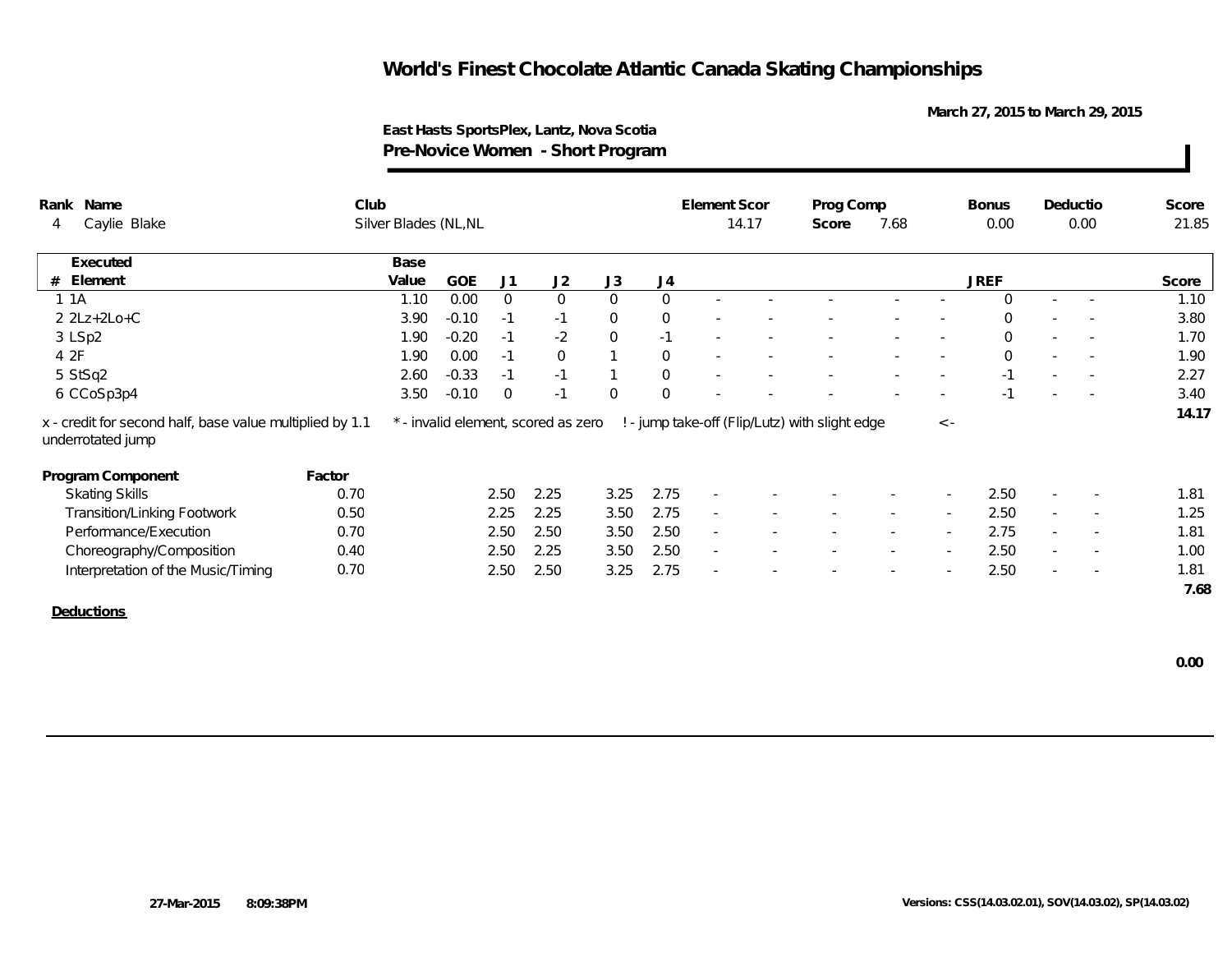**March 27, 2015 to March 29, 2015**

### **East Hasts SportsPlex, Lantz, Nova Scotia Pre-Novice Women - Short Program**

| Name<br>Rank                                                                  | Club   |                   |            |                |                                     |                |                | Element Scor             |                          | Prog Comp                                      |        |                          | <b>Bonus</b>   |                          | Deductio                 | Score |
|-------------------------------------------------------------------------------|--------|-------------------|------------|----------------|-------------------------------------|----------------|----------------|--------------------------|--------------------------|------------------------------------------------|--------|--------------------------|----------------|--------------------------|--------------------------|-------|
| Jessie MacIntosh<br>5                                                         |        | Mariposa East, NS |            |                |                                     |                |                |                          | 13.07                    | Score                                          | 8.17   |                          | 0.00           |                          | 0.00                     | 21.24 |
| Executed                                                                      |        | Base              |            |                |                                     |                |                |                          |                          |                                                |        |                          |                |                          |                          |       |
| Element<br>#                                                                  |        | Value             | <b>GOE</b> | J1             | J2                                  | J3             | J4             |                          |                          |                                                |        |                          | <b>JREF</b>    |                          |                          | Score |
| $1 2Lz(e)+2Lo+C$                                                              |        | 3.30              | $-0.50$    | $-1$           | $-2$                                | $-1$           | $-2$           |                          |                          |                                                |        |                          | $-2$           | $\sim$                   |                          | 2.80  |
| 2 2F                                                                          |        | 1.90              | $-0.10$    | $-1$           | $\Omega$                            | $-1$           | $\mathbf{0}$   | $\overline{\phantom{a}}$ |                          |                                                |        |                          | $\Omega$       | $\sim$                   | $\sim$                   | 1.80  |
| 3 LSp2                                                                        |        | 1.90              | 0.17       | $\mathbf{1}$   | $\Omega$                            | $\mathbf{1}$   | $\mathbf 0$    |                          |                          |                                                |        |                          | $\Omega$       | $\overline{\phantom{a}}$ | $\overline{\phantom{a}}$ | 2.07  |
| 4 1 A                                                                         |        | 1.10              | 0.00       | $\mathbf{1}$   | $\Omega$                            | $\mathsf{O}$   | $\mathbf 0$    |                          |                          |                                                |        | $\sim$                   | $\Omega$       | $\sim$                   | $\sim$                   | 1.10  |
| 5 StSq1                                                                       |        | 1.80              | 0.00       | $\overline{0}$ | $\overline{0}$                      | $\overline{0}$ | $\mathbf 0$    | $\overline{\phantom{a}}$ |                          |                                                |        | $\overline{\phantom{a}}$ | $\overline{0}$ | $\overline{\phantom{a}}$ | $\overline{\phantom{a}}$ | 1.80  |
| 6 CCoSp3p4                                                                    |        | 3.50              | 0.00       | $\overline{0}$ | $\Omega$                            | $\overline{0}$ | $\overline{0}$ |                          |                          |                                                |        |                          | $\Omega$       | $\overline{\phantom{a}}$ |                          | 3.50  |
| x - credit for second half, base value multiplied by 1.1<br>underrotated jump |        |                   |            |                | * - invalid element, scored as zero |                |                |                          |                          | ! - jump take-off (Flip/Lutz) with slight edge |        | $\langle$ -              |                |                          |                          | 13.07 |
| Program Component                                                             | Factor |                   |            |                |                                     |                |                |                          |                          |                                                |        |                          |                |                          |                          |       |
| <b>Skating Skills</b>                                                         | 0.70   |                   |            | 2.75           | 2.50                                | 3.00           | 2.75           | $\overline{\phantom{a}}$ |                          |                                                |        | $\sim$                   | 2.75           | $\overline{\phantom{a}}$ | $\overline{\phantom{a}}$ | 1.93  |
| <b>Transition/Linking Footwork</b>                                            | 0.50   |                   |            | 2.50           | 2.25                                | 3.00           | 2.75           | $\sim$                   | $\overline{\phantom{a}}$ | $\overline{\phantom{a}}$                       | $\sim$ | $\sim$                   | 2.50           | $\sim$                   | $\sim$                   | 1.29  |
| Performance/Execution                                                         | 0.70   |                   |            | 2.75           | 2.75                                | 3.25           | 3.00           | $\sim$                   |                          |                                                |        |                          | 2.75           |                          |                          | 1.98  |
| Choreography/Composition                                                      | 0.40   |                   |            | 2.75           | 2.25                                | 3.00           | 2.75           | $\sim$                   |                          |                                                |        |                          | 2.75           |                          | $\overline{\phantom{a}}$ | 1.10  |
| Interpretation of the Music/Timing                                            | 0.70   |                   |            | 2.50           | 2.50                                | 3.25           | 2.75           | $\sim$                   |                          |                                                |        |                          | 2.75           | $\sim$                   | $\overline{\phantom{a}}$ | 1.87  |
|                                                                               |        |                   |            |                |                                     |                |                |                          |                          |                                                |        |                          |                |                          |                          | 8.17  |
| Deductions                                                                    |        |                   |            |                |                                     |                |                |                          |                          |                                                |        |                          |                |                          |                          |       |
|                                                                               |        |                   |            |                |                                     |                |                |                          |                          |                                                |        |                          |                |                          |                          |       |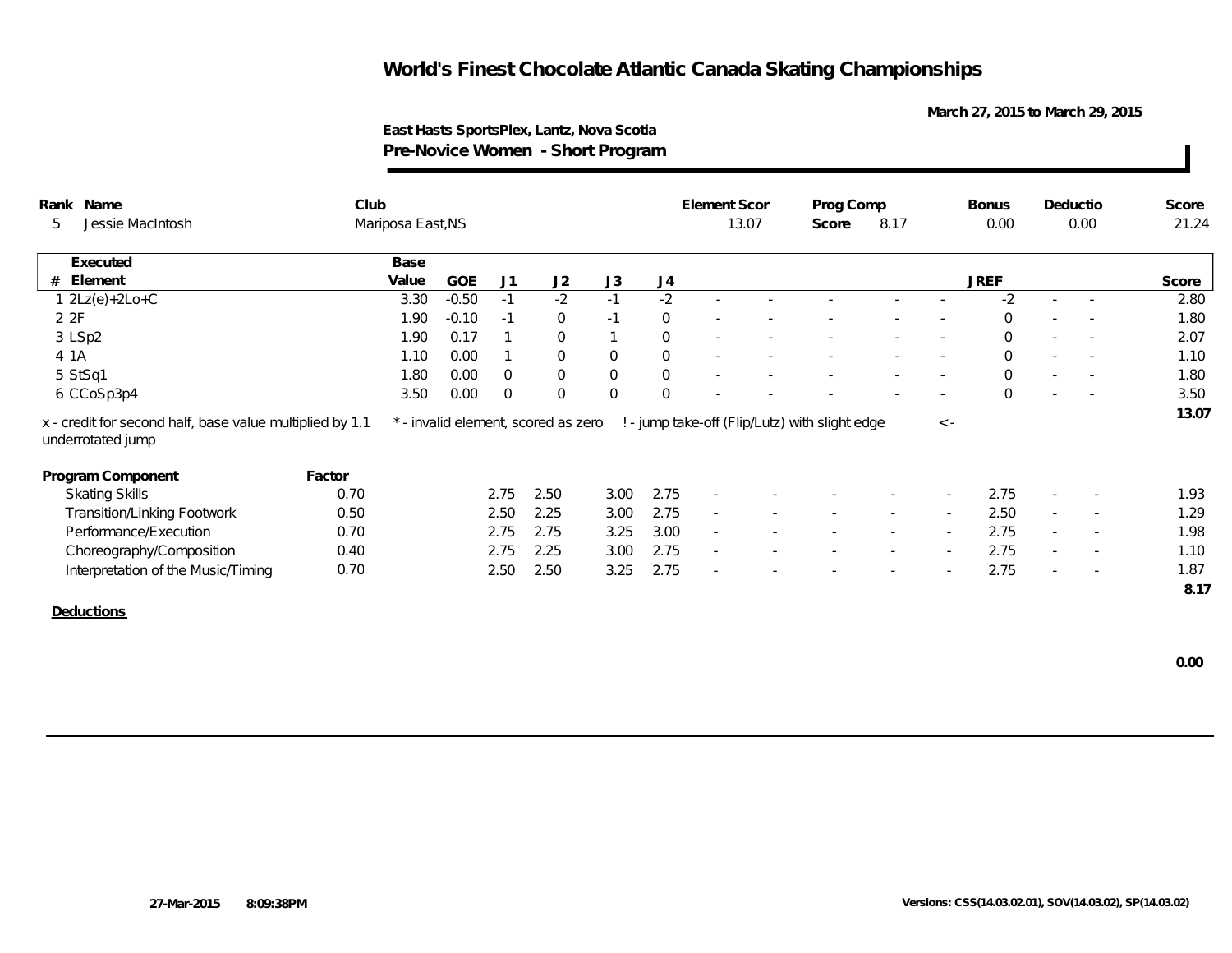**March 27, 2015 to March 29, 2015**

### **East Hasts SportsPlex, Lantz, Nova Scotia Pre-Novice Women - Short Program**

| Rank Name                                                                     | Club   |                       |         |                |                                     |                          |             | Element Scor             |       | Prog Comp                                      |        |                          | <b>Bonus</b> |        | Deductio                 | Score |
|-------------------------------------------------------------------------------|--------|-----------------------|---------|----------------|-------------------------------------|--------------------------|-------------|--------------------------|-------|------------------------------------------------|--------|--------------------------|--------------|--------|--------------------------|-------|
| Anna Carter<br>6                                                              |        | Mount Pearl-Parad, NL |         |                |                                     |                          |             |                          | 13.20 | Score                                          | 7.68   |                          | 0.00         |        | 0.00                     | 20.88 |
| Executed                                                                      |        | Base                  |         |                |                                     |                          |             |                          |       |                                                |        |                          |              |        |                          |       |
| # Element                                                                     |        | Value                 | GOE     | J1             | J2                                  | J3                       | J4          |                          |       |                                                |        |                          | <b>JREF</b>  |        |                          | Score |
| 1 1 $A <$                                                                     |        | 0.00                  | $\sim$  | $\sim$         | $\sim$                              | $\overline{\phantom{a}}$ |             |                          |       |                                                |        |                          |              |        |                          | 0.00  |
| 2 2F                                                                          |        | 1.90                  | $-0.60$ | $-2$           | $-2$                                | $-2$                     | $-3$        | $\overline{\phantom{a}}$ |       |                                                |        |                          | $-2$         |        | $\overline{\phantom{a}}$ | 1.30  |
| 3 LSp3                                                                        |        | 2.40                  | 0.00    | $\overline{0}$ | $\overline{0}$                      | $\mathsf{O}\xspace$      | $\mathbf 0$ | $\sim$                   |       |                                                |        | $\overline{\phantom{a}}$ | $\mathbf 0$  | $\sim$ | $\overline{\phantom{a}}$ | 2.40  |
| $4$ $2Lz+2T+C$                                                                |        | 3.40                  | 0.00    | $\overline{0}$ | $\overline{0}$                      | $\mathbf 0$              | $\mathbf 0$ | $\overline{\phantom{a}}$ |       |                                                |        | $\sim$                   | $\mathbf{0}$ | $\sim$ | $\sim$                   | 3.40  |
| 5 StSq2                                                                       |        | 2.60                  | 0.00    | $\overline{0}$ | $\overline{0}$                      | $\mathbf 0$              | $\mathbf 0$ |                          |       |                                                |        |                          | $\mathbf{0}$ |        |                          | 2.60  |
| 6 CCoSp3p4                                                                    |        | 3.50                  | 0.00    | $\overline{0}$ | $\Omega$                            | $\overline{0}$           |             |                          |       |                                                |        |                          | $\Omega$     |        |                          | 3.50  |
| x - credit for second half, base value multiplied by 1.1<br>underrotated jump |        |                       |         |                | * - invalid element, scored as zero |                          |             |                          |       | ! - jump take-off (Flip/Lutz) with slight edge |        | $\langle$ -              |              |        |                          | 13.20 |
| Program Component                                                             | Factor |                       |         |                |                                     |                          |             |                          |       |                                                |        |                          |              |        |                          |       |
| <b>Skating Skills</b>                                                         | 0.70   |                       |         | 2.50           | 2.50                                | 3.00                     | 3.00        | $\sim$                   |       |                                                |        |                          | 2.75         |        |                          | 1.93  |
| <b>Transition/Linking Footwork</b>                                            | 0.50   |                       |         | 2.25           | 2.50                                | 2.75                     | 2.50        | $\sim$                   |       |                                                |        | $\sim$                   | 2.50         | $\sim$ | $\overline{\phantom{a}}$ | 1.25  |
| Performance/Execution                                                         | 0.70   |                       |         | 2.25           | 2.50                                | 2.75                     | 2.75        | $\sim$                   |       |                                                |        | $\sim$                   | 2.50         | $\sim$ | $\overline{\phantom{a}}$ | 1.81  |
| Choreography/Composition                                                      | 0.40   |                       |         | 2.50           | 2.25                                | 3.00                     | 2.50        | $\sim$                   |       |                                                | $\sim$ | $\sim$                   | 2.50         | $\sim$ | $\overline{\phantom{a}}$ | 1.00  |
| Interpretation of the Music/Timing                                            | 0.70   |                       |         | 2.00           | 2.50                                | 2.75                     | 2.50        | ×.                       |       |                                                |        |                          | 2.25         |        |                          | 1.69  |
|                                                                               |        |                       |         |                |                                     |                          |             |                          |       |                                                |        |                          |              |        |                          | 7.68  |
| Deductions                                                                    |        |                       |         |                |                                     |                          |             |                          |       |                                                |        |                          |              |        |                          |       |
|                                                                               |        |                       |         |                |                                     |                          |             |                          |       |                                                |        |                          |              |        |                          |       |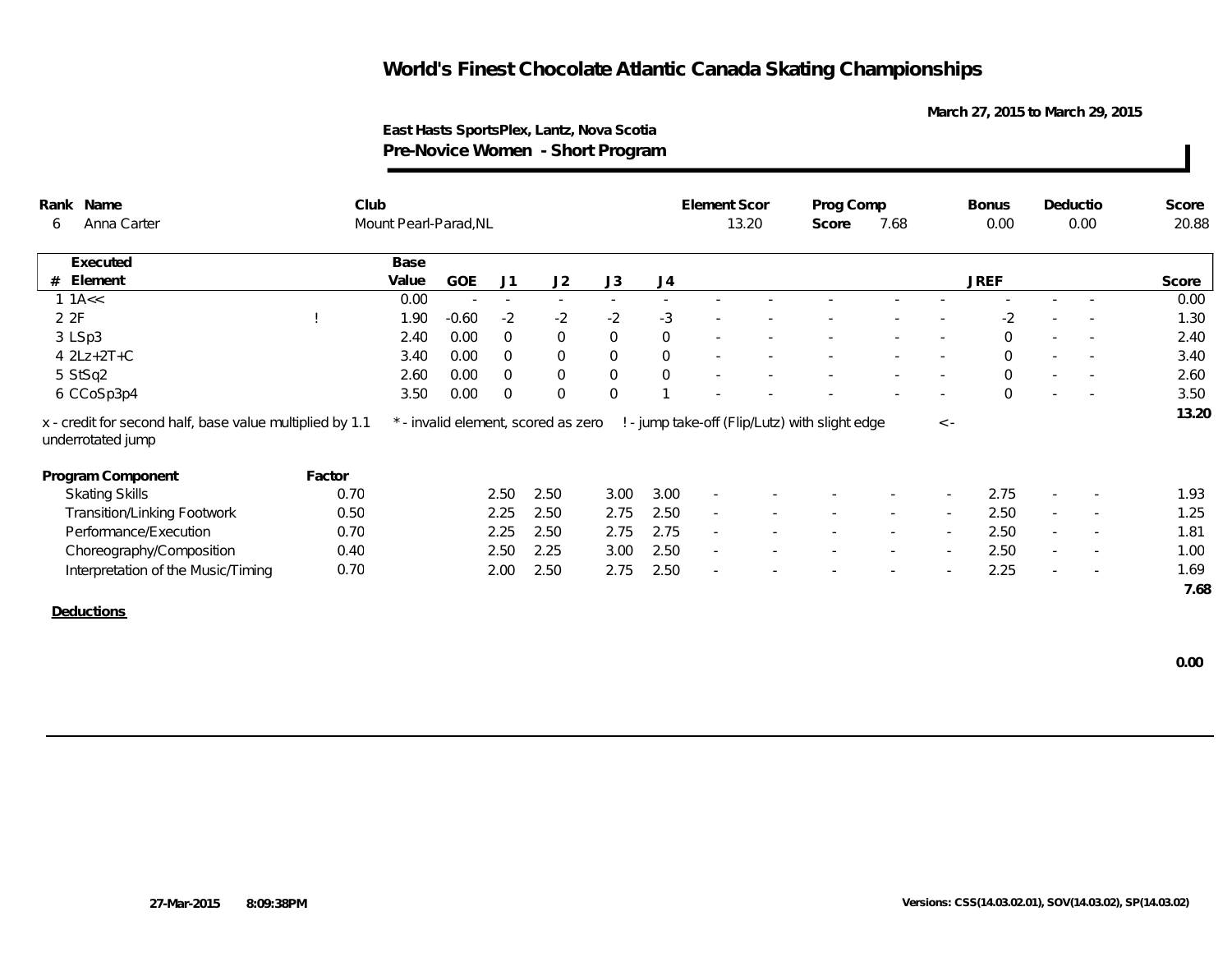**March 27, 2015 to March 29, 2015**

### **East Hasts SportsPlex, Lantz, Nova Scotia Pre-Novice Women - Short Program**

| Rank Name                                                                     | Club                  |                                     |                |                         |                |                | Element Scor             |       | Prog Comp                                      |        |             | <b>Bonus</b> |        | Deductio                 | Score |
|-------------------------------------------------------------------------------|-----------------------|-------------------------------------|----------------|-------------------------|----------------|----------------|--------------------------|-------|------------------------------------------------|--------|-------------|--------------|--------|--------------------------|-------|
| Kelly Webb                                                                    | Dartmouth Skating, NS |                                     |                |                         |                |                |                          | 12.46 | Score                                          | 7.71   |             | 0.00         |        | 0.00                     | 20.17 |
| Executed                                                                      | Base                  |                                     |                |                         |                |                |                          |       |                                                |        |             |              |        |                          |       |
| Element<br>#                                                                  | Value                 | <b>GOE</b>                          | J1             | J2                      | J3             | J4             |                          |       |                                                |        |             | <b>JREF</b>  |        |                          | Score |
| 12F<                                                                          | 1.40                  | $-0.40$                             | $-2$           | $-2$                    | $-1$           | $-1$           |                          |       |                                                |        |             |              |        |                          | 1.00  |
| $2 2Lo+2Lo<+C$                                                                | 3.10                  | $-0.40$                             | $-2$           | $-1$                    | $-1$           | $-1$           |                          |       |                                                |        |             | $-2$         |        |                          | 2.70  |
| 3 StSq2                                                                       | 2.60                  | $-0.17$                             | $\overline{0}$ | $-1$                    | $\mathbf 0$    | $\mathbf 0$    | $\overline{\phantom{a}}$ |       |                                                |        |             | $-1$         |        | $\sim$                   | 2.43  |
| 4 CCoSp3p4                                                                    | 3.50                  | $-0.30$                             | $-1$           | $-1$                    | $-1$           | $-1$           | $\sim$                   |       |                                                |        | $\sim$      | $-1$         | $\sim$ | $\sim$                   | 3.20  |
| 5 1A                                                                          | 1.10                  | 0.13                                |                | $\mathbf{\overline{1}}$ | $\mathbf 0$    | $\overline{0}$ | $\sim$                   |       |                                                |        |             |              | $\sim$ |                          | 1.23  |
| 6 LSp2                                                                        | 1.90                  | 0.00                                | $\overline{0}$ | $-1$                    | $\overline{0}$ | $\overline{0}$ |                          |       |                                                |        |             | $\Omega$     |        |                          | 1.90  |
| x - credit for second half, base value multiplied by 1.1<br>underrotated jump |                       | * - invalid element, scored as zero |                |                         |                |                |                          |       | ! - jump take-off (Flip/Lutz) with slight edge |        | $\langle$ - |              |        |                          | 12.46 |
| Program Component                                                             | Factor                |                                     |                |                         |                |                |                          |       |                                                |        |             |              |        |                          |       |
| <b>Skating Skills</b>                                                         | 0.70                  |                                     | 2.50           | 2.50                    | 3.00           | 2.75           |                          |       |                                                |        |             | 2.50         |        |                          | 1.81  |
| <b>Transition/Linking Footwork</b>                                            | 0.50                  |                                     | 2.25           | 2.25                    | 3.00           | 2.75           | $\sim$                   |       |                                                | $\sim$ | $\sim$      | 2.25         | $\sim$ | $\overline{\phantom{a}}$ | 1.21  |
| Performance/Execution                                                         | 0.70                  |                                     | 2.75           | 2.25                    | 3.00           | 2.75           | $\sim$                   |       |                                                |        | $\sim$      | 2.50         | $\sim$ | $\overline{\phantom{a}}$ | 1.87  |
| Choreography/Composition                                                      | 0.40                  |                                     | 2.75           | 2.50                    | 3.00           | 2.75           | $\sim$                   |       |                                                | $\sim$ | $\sim$      | 2.25         | $\sim$ | $\overline{\phantom{a}}$ | 1.07  |
| Interpretation of the Music/Timing                                            | 0.70                  |                                     | 2.50           | 2.50                    | 3.25           | 2.50           | $\overline{a}$           |       |                                                |        |             | 2.25         | $\sim$ |                          | 1.75  |
|                                                                               |                       |                                     |                |                         |                |                |                          |       |                                                |        |             |              |        |                          | 7.71  |
| <b>Deductions</b>                                                             |                       |                                     |                |                         |                |                |                          |       |                                                |        |             |              |        |                          |       |
|                                                                               |                       |                                     |                |                         |                |                |                          |       |                                                |        |             |              |        |                          |       |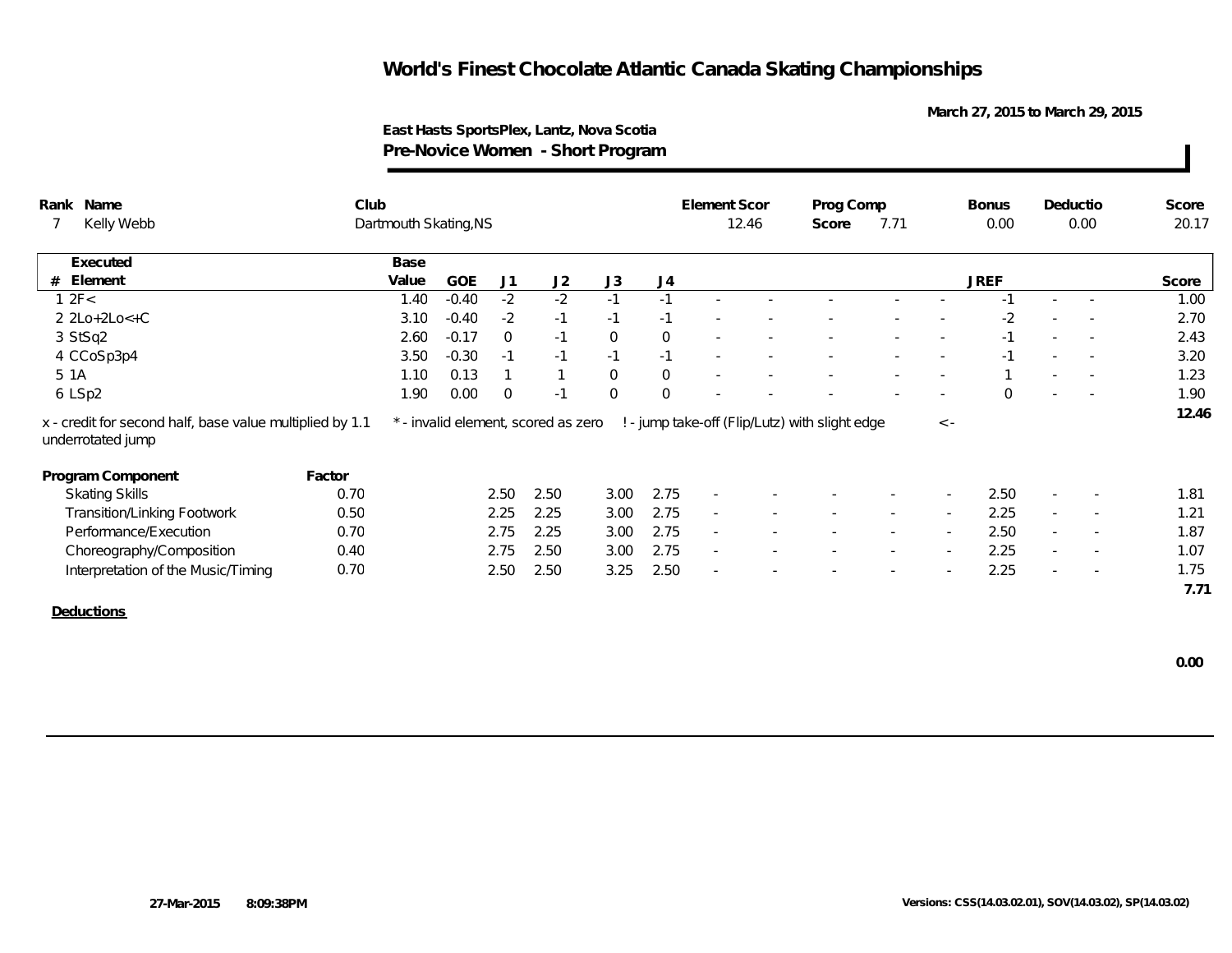**March 27, 2015 to March 29, 2015**

### **East Hasts SportsPlex, Lantz, Nova Scotia Pre-Novice Women - Short Program**

| Sara Burns<br>Bedford Skating C,NS<br>9.73<br>7.20<br>0.00<br>0.00<br>8<br>Score<br>Base<br>Executed<br><b>JREF</b><br>J2<br>J3<br>J4<br>Element<br>Value<br><b>GOE</b><br>J1<br>#<br>1 $2Lz(e)$ <<br>$-2$<br>$-2$<br>$-3$<br>$-0.60$<br>$-2$<br>$-2$<br>1.40<br>$-0.30$<br>2 LSp1<br>1.50<br>$-1$<br>$-1$<br>$-1$<br>$-1$<br>$\mathbf{0}$ | 16.93<br>Score |
|--------------------------------------------------------------------------------------------------------------------------------------------------------------------------------------------------------------------------------------------------------------------------------------------------------------------------------------------|----------------|
|                                                                                                                                                                                                                                                                                                                                            |                |
|                                                                                                                                                                                                                                                                                                                                            |                |
|                                                                                                                                                                                                                                                                                                                                            |                |
|                                                                                                                                                                                                                                                                                                                                            | 0.80           |
|                                                                                                                                                                                                                                                                                                                                            | 1.20           |
| $-2$<br>$-3$<br>$-3$<br>3 1A<br>$-2$<br>$-2$<br>1.10<br>$-0.47$<br>$\sim$<br>$\overline{\phantom{a}}$                                                                                                                                                                                                                                      | 0.63           |
| $-3$<br>$-3$<br>$-3$<br>$42F+C$<br>$-0.90$<br>$-3$<br>$-3$<br>1.90<br>$\overline{\phantom{a}}$<br>$\sim$<br>$\sim$<br>$\sim$                                                                                                                                                                                                               | 1.00           |
| $\mathbf 0$<br>$\mathsf{O}\xspace$<br>5 StSq2<br>2.60<br>0.00<br>$\overline{0}$<br>$-1$<br>$\Omega$<br>$\sim$<br>$\sim$<br>$\overline{\phantom{a}}$                                                                                                                                                                                        | 2.60           |
| 0.00<br>$\overline{0}$<br>$\overline{0}$<br>6 CCoSp3p4<br>3.50<br>$\overline{0}$<br>$-1$<br>$\Omega$                                                                                                                                                                                                                                       | 3.50           |
| ! - jump take-off (Flip/Lutz) with slight edge<br>x - credit for second half, base value multiplied by 1.1<br>* - invalid element, scored as zero<br>$\langle$ -<br>underrotated jump                                                                                                                                                      | 9.73           |
| Program Component<br>Factor                                                                                                                                                                                                                                                                                                                |                |
| 2.25<br>2.50<br>2.50<br>0.70<br>2.50<br>2.75<br><b>Skating Skills</b>                                                                                                                                                                                                                                                                      | 1.75           |
| 2.25<br>2.25<br>2.25<br><b>Transition/Linking Footwork</b><br>0.50<br>2.25<br>2.50<br>$\sim$<br>$\sim$<br>$\overline{\phantom{a}}$<br>$\sim$                                                                                                                                                                                               | 1.13           |
| 0.70<br>2.50<br>2.25<br>2.00<br>2.50<br>2.25<br>Performance/Execution<br>$\sim$<br>$\sim$<br>$\sim$<br>$\overline{\phantom{a}}$                                                                                                                                                                                                            | 1.63           |
| 2.50<br>2.25<br>2.50<br>2.50<br>2.75<br>Choreography/Composition<br>0.40<br>$\sim$<br>$\sim$<br>$\sim$<br>$\sim$<br>$\sim$                                                                                                                                                                                                                 | 1.00           |
| 0.70<br>2.75<br>2.25<br>2.25<br>2.50<br>2.50<br>Interpretation of the Music/Timing<br>$\sim$                                                                                                                                                                                                                                               | 1.69           |
|                                                                                                                                                                                                                                                                                                                                            | 7.20           |
| Deductions                                                                                                                                                                                                                                                                                                                                 |                |
|                                                                                                                                                                                                                                                                                                                                            |                |